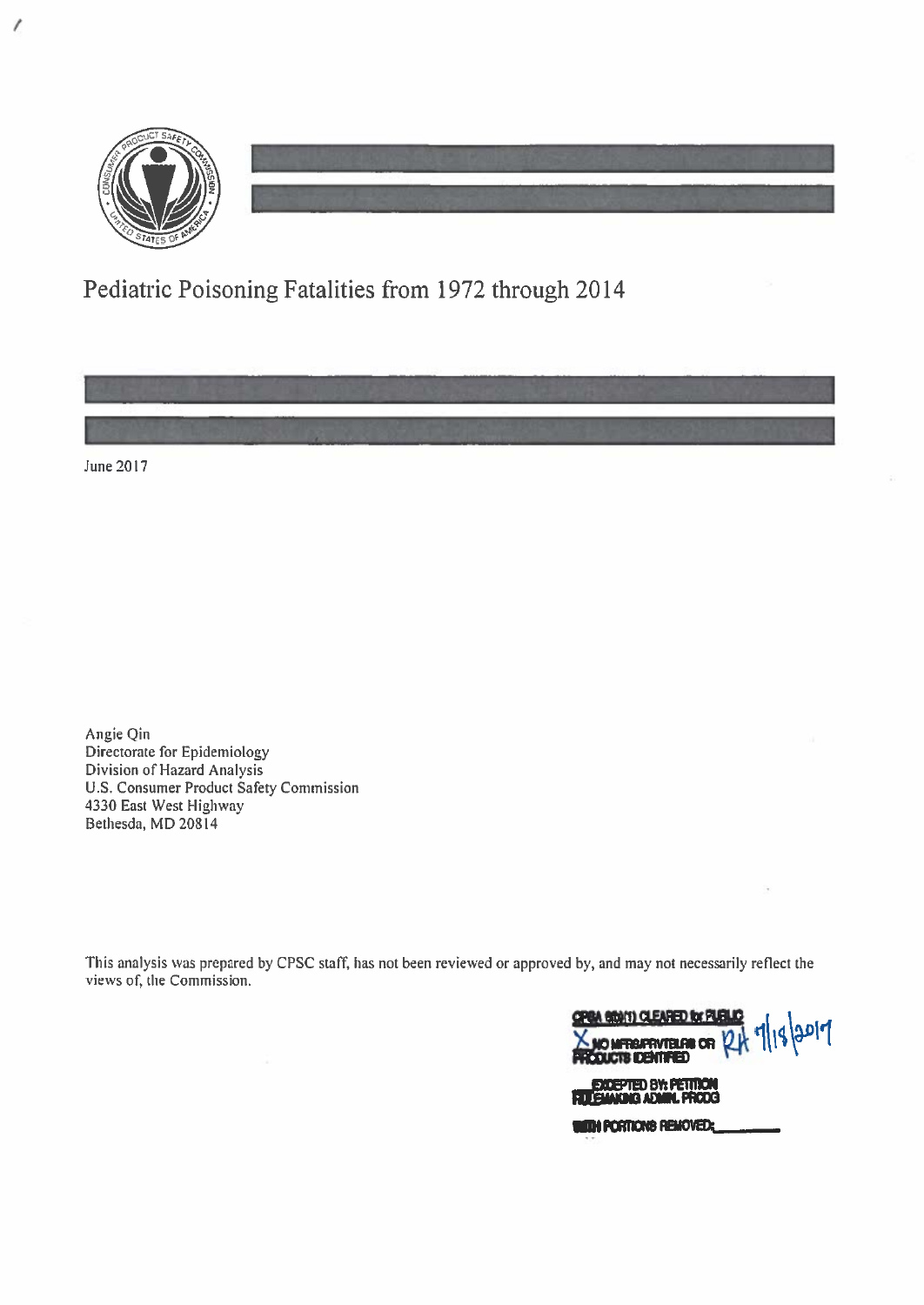### **Introduction**

Unintentional poisonings from drugs and other household chemical substances pose a hazard to children younger than 5 years of age. To address this hazard, Congress passed the [Poison](https://www.cpsc.gov/s3fs-public/pdfs/blk_media_pppa.pdf)  Prevention [Packaging Act](https://www.cpsc.gov/s3fs-public/pdfs/blk_media_pppa.pdf) (PPPA) in 1970. Under the PPPA, the U.S. Consumer Product Safety Commission (CPSC) has issued regulations that require child-resistant packaging for about 30 categories of medicines and hazardous household products. Child fatalities have declined substantially since the CPSC was founded in 1972—from 216 that year, to an average of about 28 fatalities each year from January 1, 2012 through December 31, 2014. This report provides updated information on unintentional pediatric poisonings based on death certificate data from 2014.

#### **Data Sources**

Death counts for 1972 through 1996 are from a previous report prepared by CPSC Directorate for Health Sciences staff (see Methodology Appendix). Death counts for 1997 through 2014 are based on data from the National Center for Health Statistics (NCHS) that are coded using the International Classification of Diseases (ICD). 1 Population data for the years 1994 through 2014 were obtained from the U.S. Census Bureau. More information on the data sources is available in Appendix A: Methodology.

<sup>&</sup>lt;sup>1</sup> Not all of these incidents are addressable by an action the CPSC could take. It was not the purpose of this report to evaluate whether the incidents could be addressed, but rather, to update the death counts associated with pediatric poisonings.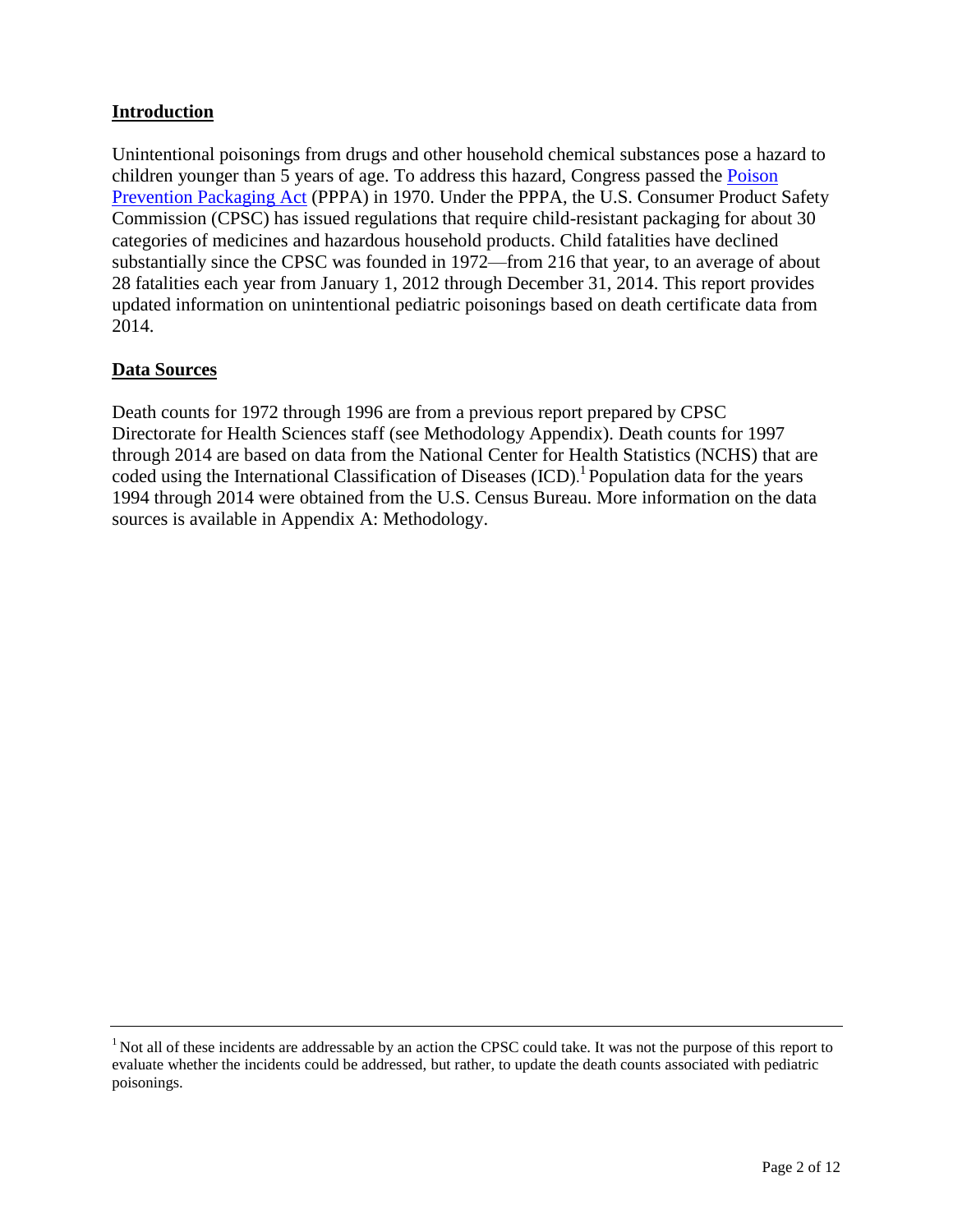#### **Results**

#### **Table 1: Pediatric Poisoning Fatalities from 1972 through 2014**

Note: The horizontal lines in Table 1 indicate when the World Health Organization switched from using ICD-8 to ICD-9 in 1979, and when it switched from using ICD-9 to ICD-10 in 1999.

|              |          | Percent Decrease  |  |
|--------------|----------|-------------------|--|
| Year         | Deaths   | <b>Since 1972</b> |  |
| 1972         | 216      | 0%                |  |
| 1973         | 149      | 31%               |  |
| 1974         | 135      | 38%               |  |
| 1975         | 114      | 47%               |  |
| 1976         | 105      | 51%               |  |
| 1977         | 94       | 56%               |  |
| 1978         | 81       | 63%               |  |
| 1979         | 78       | 64%               |  |
| 1980         | 73       | 66%               |  |
| 1981         | 55       | 75%               |  |
| 1982         | 67       | 69%               |  |
| 1983         | 55       | 75%               |  |
| 1984         | 64       | 70%               |  |
| 1985         | 56       | 74%               |  |
| 1986         | 59       | 73%               |  |
| 1987         | 31<br>42 | 86%<br>81%        |  |
| 1988<br>1989 | 55       | 75%               |  |
| 1990         | 49       | 77%               |  |
| 1991         | 62       | 71%               |  |
| 1992         | 42       | 81%               |  |
| 1993         | 50       | 77%               |  |
| 1994         | 34       | 84%               |  |
| 1995         | 29       | 87%               |  |
| 1996         | 46       | 79%               |  |
| 1997         | 22       | 90%               |  |
| 1998         | 26       | 88%               |  |
| 1999         | 29       | 87%               |  |
| 2000         | 28       | 87%               |  |
| 2001         | 31       | 86%               |  |
| 2002         | 42       | 81%               |  |
| 2003         | 45       | 79%               |  |
| 2004         | 22       | 90%               |  |
| 2005         | 31       | 86%               |  |
| 2006         | 35       | 84%               |  |
| 2007         | 39       | 82%               |  |
| 2008         | 34       | 84%               |  |
| 2009         | 44       | 80%               |  |
| 2010         | 28       | 87%               |  |
| 2011         | 37       | 83%               |  |
| 2012         | 30       | 86%               |  |
| 2013         | 27       | 88%               |  |
| 2014         | 27       | 88%               |  |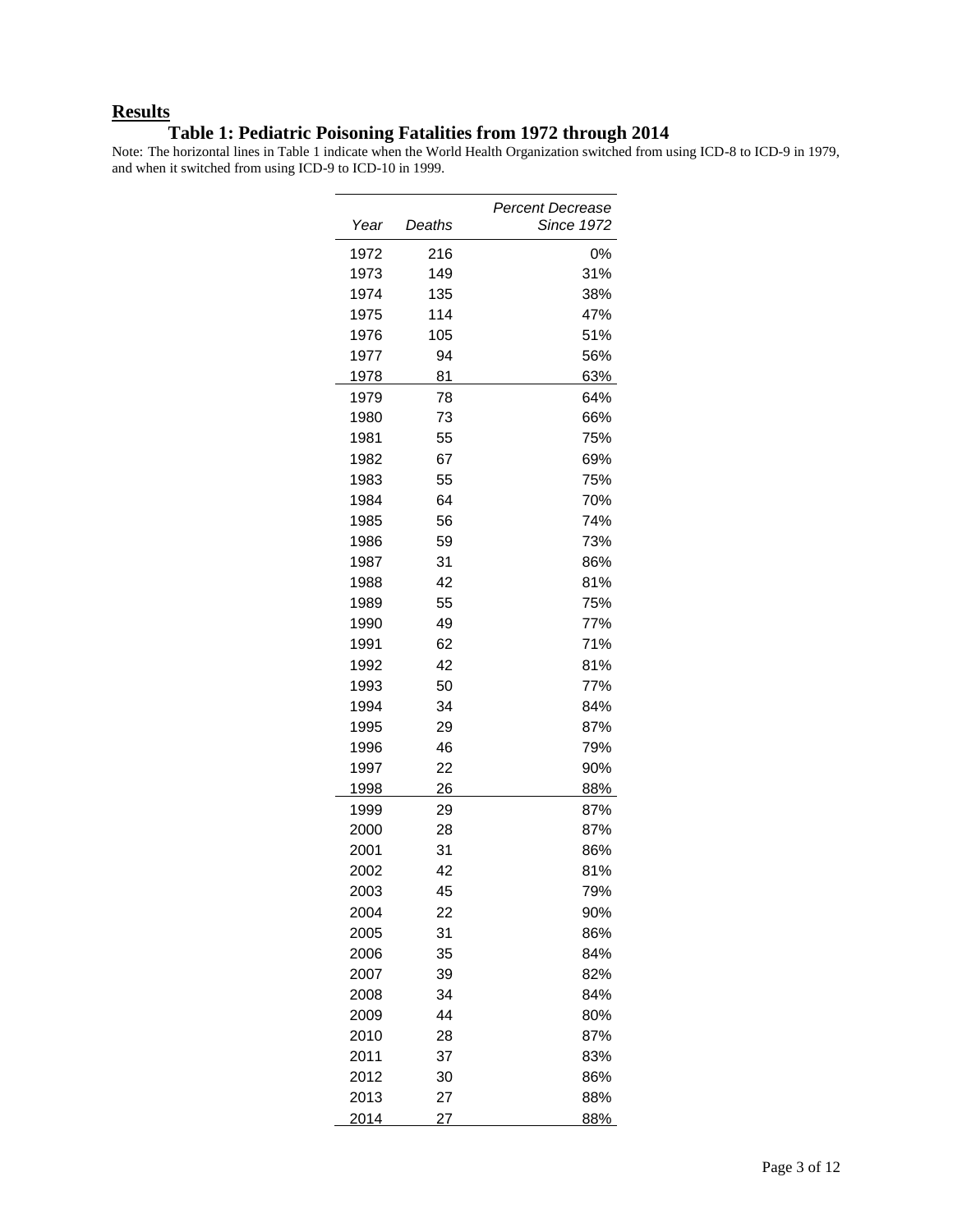For 2014, the NCHS data contains reports of 27 poisoning deaths of children younger than age 5 in the ICD-10 categories included in this report (see Appendix A: Methodology).



**Figure 1: Pediatric Poisoning Fatalities from 1972 through 2014.** This figure shows the number of poisoning fatalities in the United States for children younger than age 5. The vertical lines indicate the WHO's switch from deaths coded under ICD-8 to deaths coded under ICD-9 in 1979, and the switch from deaths coded under ICD-9 to deaths coded under ICD-10 in 1999. Data Source: National Center for Health Statistics.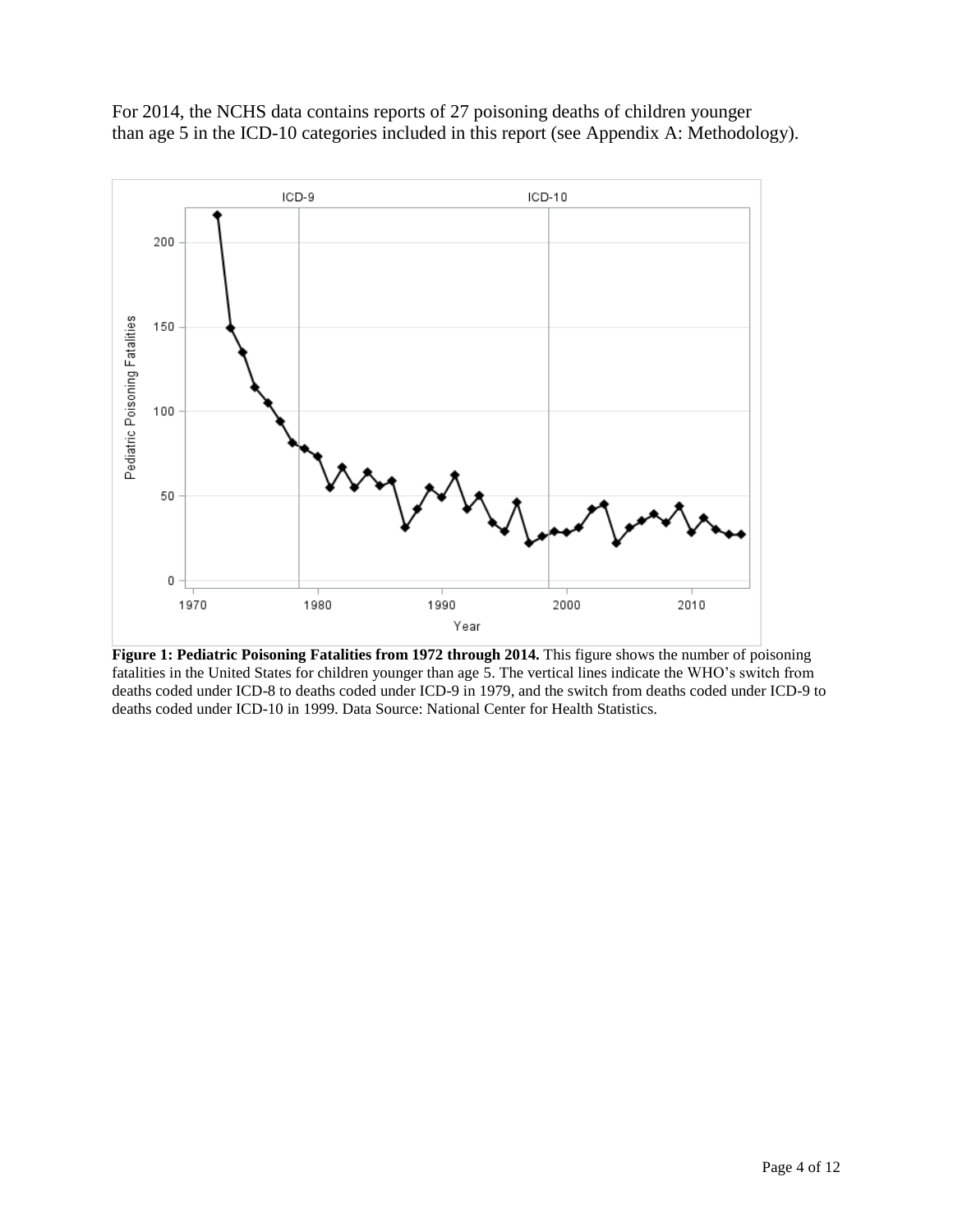The death counts were categorized by age into two categories: deaths of children younger than 1 year of age, and deaths of children from 1 year through 4 years of age. The death counts for each age category for 2005 through 2014, along with the total death counts for both age categories combined, are shown in Figure 2.



**Figure 2: Pediatric Poisoning Fatalities from 2005 through 2014.** This figure shows the number of poisoning deaths of children younger than age 5 in the United States. The under 1 year, 1 year to 4 year, and newborn to 4year-old age categories<sup>2</sup> are graphed separately. Data Source: National Center for Health Statistics.

Death rates were calculated using population estimates from the U.S. Census Bureau. These rates are shown in Table 2 and Figure 3 (next page).

<sup>&</sup>lt;sup>2</sup> The "Ages 1 to 4" category includes ages from one year through four years. The "Ages 0 to 4" category includes ages from birth through four years.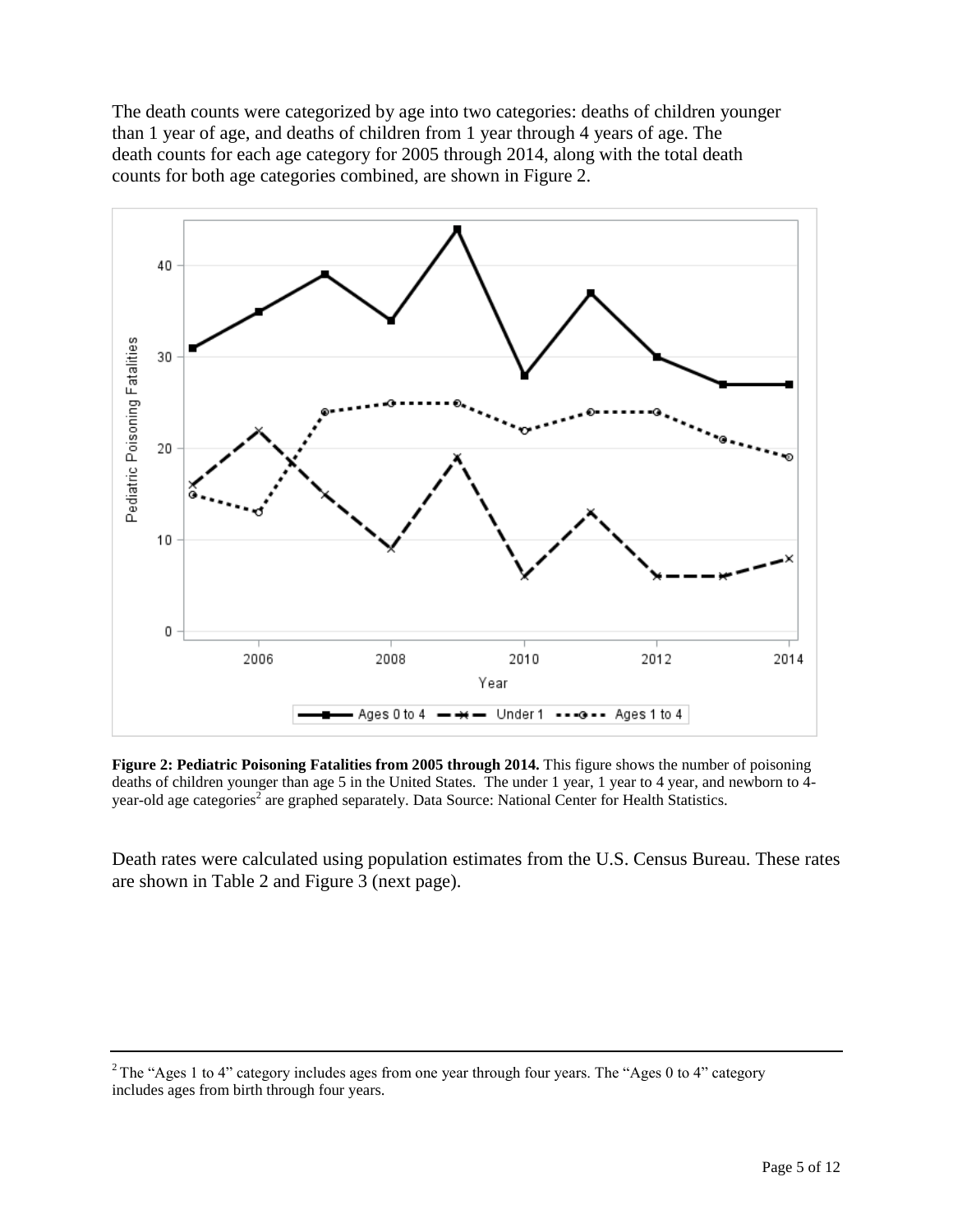| Year |      | Under 1 Ages 1 to 4 Ages 0 to 4 |      |
|------|------|---------------------------------|------|
| 2005 | 3.97 | 0.94                            | 1.55 |
| 2006 | 5.33 | 0.80                            | 1.71 |
| 2007 | 3.60 | 1.46                            | 1.89 |
| 2008 | 2.09 | 1.50                            | 1.62 |
| 2009 | 4.36 | 1.48                            | 2.07 |
| 2010 | 1.52 | 1.35                            | 1.39 |
| 2011 | 3.28 | 1.49                            | 1.84 |
| 2012 | 1.52 | 1.50                            | 1.50 |
| 2013 | 1.52 | 1.32                            | 1.36 |
| 2014 | 2.03 | 1.19                            | 1.36 |

**Table 2: Pediatric Poisoning Death Rates of Children under Age 5 per Million Population from 2005 through 2014\***

\*The rates in Table 2 are per million population of the specified age.



**Figure 3: Pediatric Poisoning Death Rates from 2005 through 2014.** This graph shows the death rates in the United States from poisoning per million children in the particular age category, as noted in the chart above. The under 1 year, 1 year to 4 year, and newborn to 4-year-old age categories are graphed separately. Data Source: National Center for Health Statistics and U.S. Census Bureau.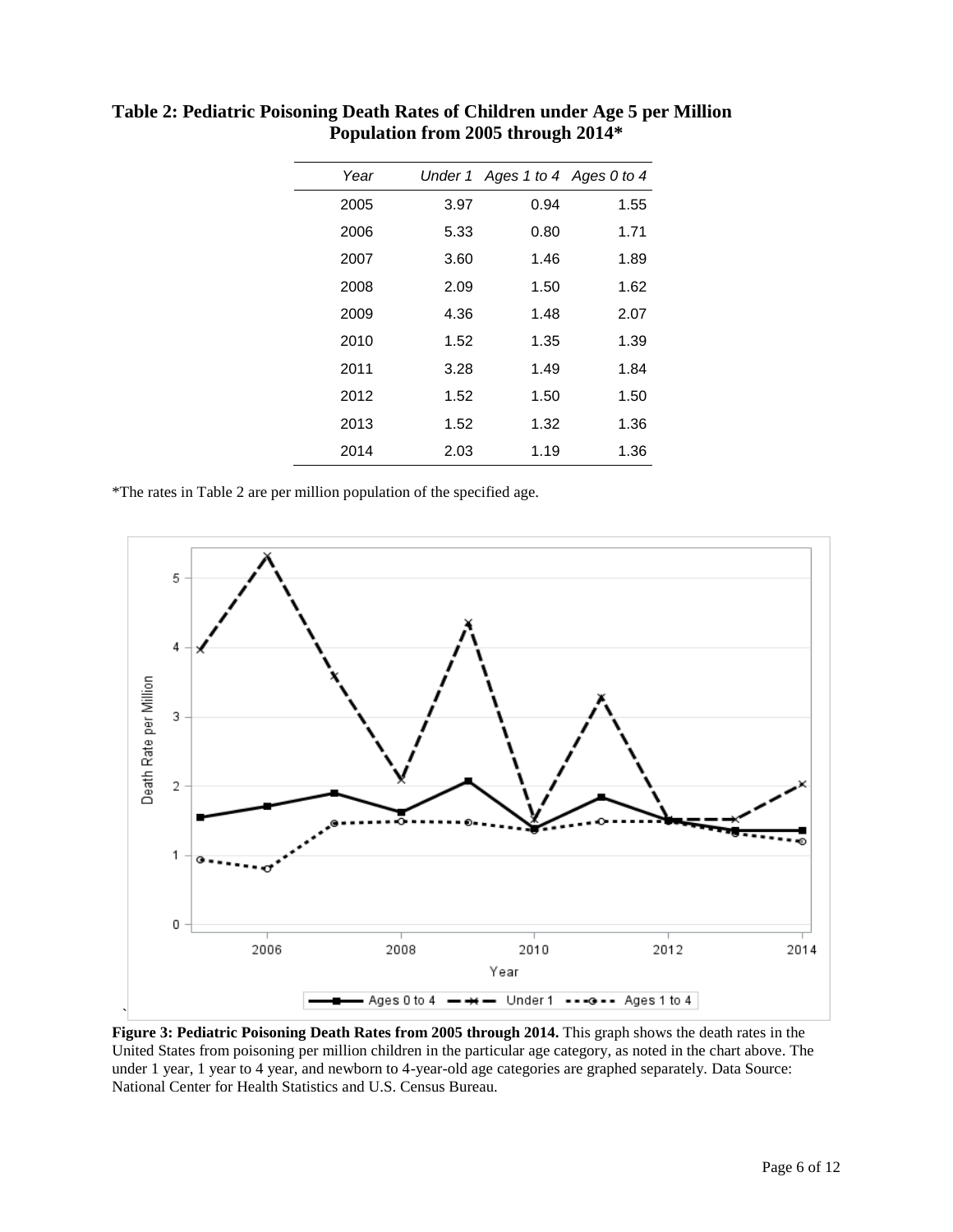Poisoning death rates and reported death counts increased for the under age 1 category, decreased for the age 1 to 4 years category from 2013 to 2014, and stayed the same for the combined age 0 to 4 years category. The ICD-10 death codes with decreases from 2013 to 2014 were X40 (non-opioid analgesics, antipyretics, and antirheumatics), which decreased from two deaths to one death; and X41 (antiepileptic, sedative-hypnotic, antiparkinsonism, and psychotropic drugs), which decreased from six deaths to three deaths; and X44 (unspecified drugs, medicaments, and biological substances), which decreased from seven deaths to six deaths. Death codes with increases from 2013 to 2014 were X42 (narcotics and psychodysleptics<sup>3</sup>), which increased from nine deaths to 12 deaths; and X45 (alcohol), which increased from zero deaths to one death; and X49 (other and unspecified chemicals), which increased from three deaths to four deaths.

| ICD-10 Code                                                    | Under<br>1    | Ages<br>1 to<br>4 | Ages<br>0 to<br>4 |
|----------------------------------------------------------------|---------------|-------------------|-------------------|
| X40 (non-opioid analgesics, antipyretics, and antirheumatics)  | 0             | 1                 | 1                 |
| X41 (antiepileptic, sedative- hypnotic,  and psychotropic)     | $\mathcal{P}$ | 1                 | 3                 |
| X42 (narcotics and psychodysleptics, not elsewhere classified) | 3             | 9                 | 12                |
| X43 (drugs acting on the autonomic nervous system)             | 0             | 0                 | 0                 |
| X44 (other and unspecified drugs and biological substances)    | 1             | 5                 | 6                 |
| X45 (alcohol)                                                  | 0             | 1                 |                   |
| X46 (organic solvents and halogenated hydrocarbons)            | 0             | 0                 | 0                 |
| X48 (pesticides)                                               | 0             | 0                 | 0                 |
| X49 (other and unspecified chemicals and noxious substances)   | 2             | $\mathfrak{p}$    | 4                 |
| Total                                                          | 8             | 19                | 27                |

#### **Table 3: Pediatric Poisoning Death Counts of Children under 5 by Age category and ICD-10 Code, 2014**

<sup>&</sup>lt;sup>3</sup> Psychodysleptics are hallucinogens.

<sup>&</sup>lt;sup>4</sup> The code definitions were abbreviated due to space considerations. Please see the full list of codes and definitions on page 11.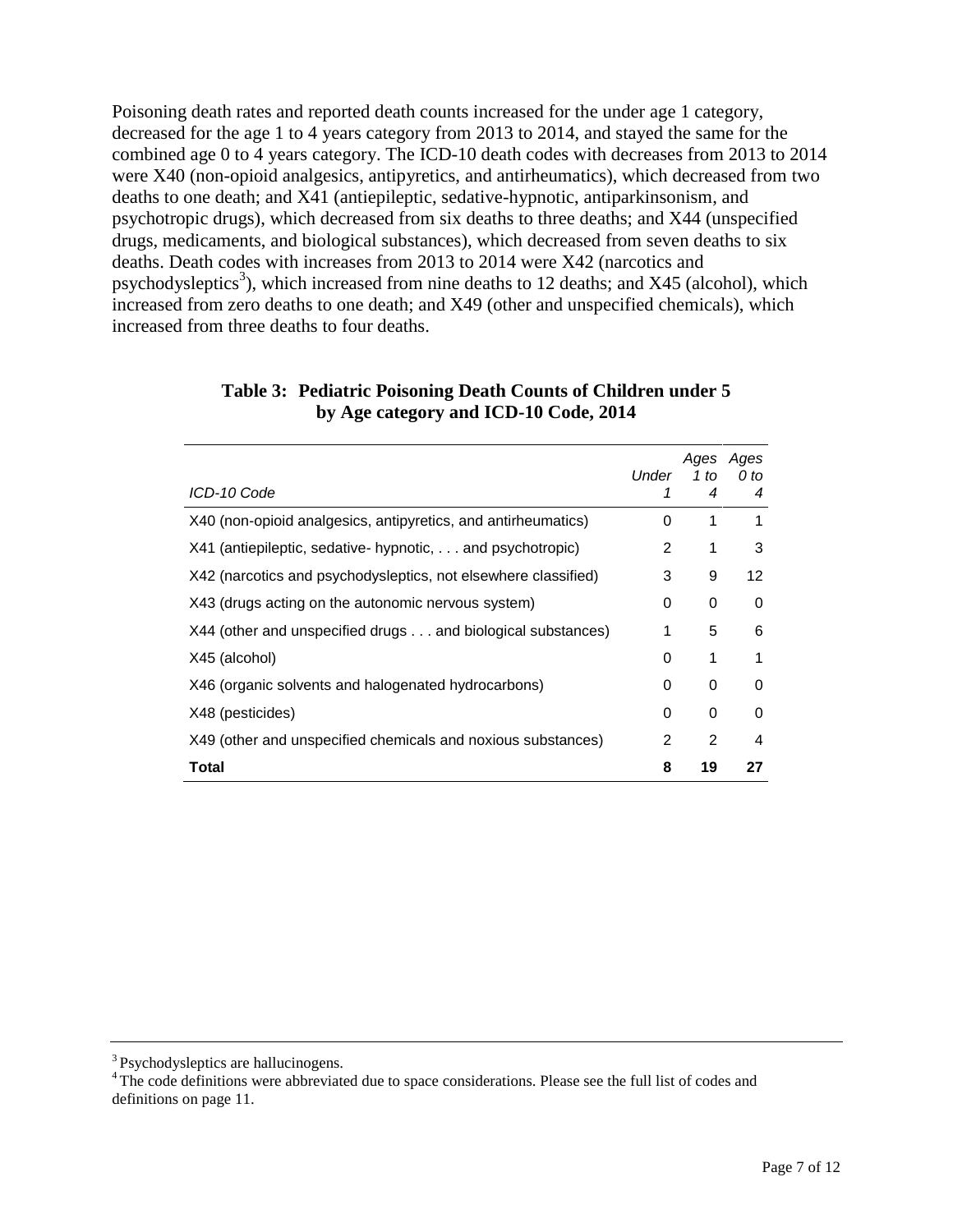## **APPENDIX A: METHODOLOGY**

#### **Data Sources**

Data for 1972 through 1996 are from a previous report prepared by U.S. Consumer Product Safety Commission (CPSC) Directorate for Health Sciences staff.<sup>5</sup> Counts of deaths for 1997 through 2002 were obtained from the National Center for Health Statistics (NCHS) website, using data in the under-1-year-old age group and the 1-to 4-year-old age group. Counts of deaths for 2003 through 2006 for children under the age of 5 years were determined from data obtained by CD-ROM from NCHS. Counts of deaths for 2007 through 2014 for children under the age of 5 years were determined from data downloaded from the NCHS website.

The downloads for the NCHS data for 1997 through 2002 were:

- Total Deaths for Each Cause by 5-Year Age Groups, United States, 1994–1998. Downloaded from<www.cdc.gov/nchs/datawh/statab/unpubd/mortabs/gmwki.htm> on 5 Jan 2001.
- Total Deaths for Each Cause by 5-Year Age Groups, United States, 1999. Downloaded from <www.cdc.gov/nchs/datawh/statab/unpubd/mortabs/gmwki10.htm> on 10 Jan 2002.
- Deaths for Each Cause, by 5-Year Age Groups, Race, and Sex, United States, 2000. Downloaded from<www.cdc.gov/nchs/dvs/wktbli.pdf> on 4 Feb 2003.
- Deaths for Each Cause, by 5-Year Age Groups, Race, and Sex: United States, 2001. Downloaded from<www.cdc.gov/nchs/datawh/statab/unpubd/mortabs/gmwki10.htm> on 29 Apr 2004.
- Deaths for Each Cause, by 5-Year Age Groups, Race, and Sex: United States, 2002. Murphy, Sherry. "Worktable I for 2002 - part 4," E-mail to Craig O'Brien. 12 Apr 2005.
- Now the data above is located at: [https://ftp.cdc.gov/pub/health\\_statistics/nchs/datasets/dvs/mortality.](https://ftp.cdc.gov/pub/health_statistics/nchs/datasets/dvs/mortality)

The NCHS CD-ROMs for 2003 through 2006 were:

- U.S. Department of Health and Human Services. National Center for Health Statistics. *Multiple Cause-of-Death Public-Use File* CD-ROM. Hyattsville, MD: NCHS, 2006.
- U.S. Department of Health and Human Services. National Center for Health Statistics. *Multiple Cause-of-Death Public-Use File* CD-ROM. Hyattsville, MD: NCHS, 2007.
- U.S. Department of Health and Human Services. National Center for Health Statistics. *Multiple Cause-of-Death Public-Use File* CD-ROM. Hyattsville, MD: NCHS, 2008.
- U.S. Department of Health and Human Services. National Center for Health Statistics. *Multiple Cause-of-Death Public-Use File* CD-ROM. Hyattsville, MD: NCHS, 2009.
- Now the data above is located at: [https://ftp.cdc.gov/pub/health\\_statistics/nchs/datasets/dvs/mortality.](https://ftp.cdc.gov/pub/health_statistics/nchs/datasets/dvs/mortality)

<sup>5</sup> Memorandum from Susan Aitken, Ph.D., to Kenneth P. Giles, dated 29 Jan 1999: "National Center for Health Statistics (NCHS) Data on Pediatric Fatalities for 1996." U.S. Consumer Product Safety Commission, Washington, D.C.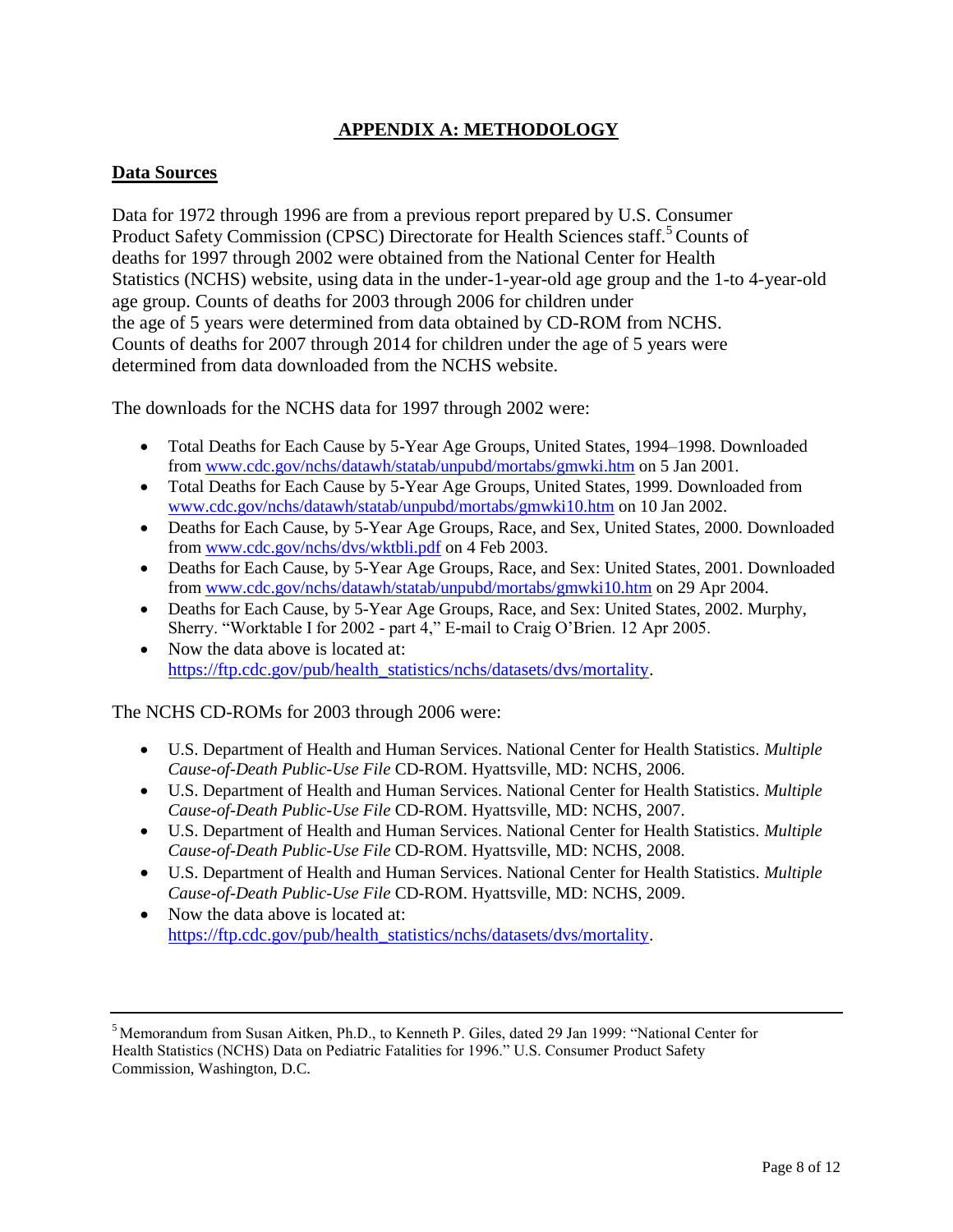The downloads for the NCHS data for 2007 through 2014 were:

 U.S. Department of Health and Human Services. National Center for Health Statistics. *Mortality Multiple Cause File*. Downloaded from: [https://ftp.cdc.gov/pub/health\\_statistics/nchs/datasets/dvs/mortality/mort2007us.zip](https://ftp.cdc.gov/pub/health_statistics/nchs/datasets/dvs/mortality/mort2007us.zip) on 1 Jun 2010.

[https://ftp.cdc.gov/pub/health\\_statistics/nchs/datasets/dvs/mortality/mort2008us.zip](https://ftp.cdc.gov/pub/health_statistics/nchs/datasets/dvs/mortality/mort2008us.zip) on 10 Sep 2011.

[https://ftp.cdc.gov/pub/health\\_statistics/nchs/datasets/dvs/mortality/mort2009us.zip](https://ftp.cdc.gov/pub/health_statistics/nchs/datasets/dvs/mortality/mort2009us.zip) on 17 Apr 2012.

[https://ftp.cdc.gov/pub/health\\_statistics/nchs/datasets/dvs/mortality/mort2010us.zip](https://ftp.cdc.gov/pub/health_statistics/nchs/datasets/dvs/mortality/mort2010us.zip) on 7 May 2013.

[https://ftp.cdc.gov/pub/health\\_statistics/nchs/datasets/dvs/mortality/mort2011us.zip](https://ftp.cdc.gov/pub/health_statistics/nchs/datasets/dvs/mortality/mort2011us.zip) on 1 August 2014.

[https://ftp.cdc.gov/pub/health\\_statistics/nchs/datasets/dvs/mortality/mort2012us.zip](https://ftp.cdc.gov/pub/health_statistics/nchs/datasets/dvs/mortality/mort2012us.zip) on 30 April 2015.

[https://ftp.cdc.gov/pub/health\\_statistics/nchs/datasets/dvs/mortality/mort2013us.zip](https://ftp.cdc.gov/pub/health_statistics/nchs/datasets/dvs/mortality/mort2013us.zip) on 2 May 2016.

[https://ftp.cdc.gov/pub/health\\_statistics/nchs/datasets/dvs/mortality/mort2014us.zip](https://ftp.cdc.gov/pub/health_statistics/nchs/datasets/dvs/mortality/mort2014us.zip) on 2 May 2017.

Population data for the years 1994 to 2014 were obtained from the website of the U.S. Census Bureau. The downloads of the population data were:

- Monthly postcensal resident population estimates for April 1, 1994, to September 1, 1999. Six files, downloaded from: <www.census.gov/population/estimates/nation/e90s> on 11 Feb 2002. Now the data is located at: [https://www.census.gov/data/datasets/time](https://www.census.gov/data/datasets/time-series/demo/popest/intercensal-1990-2000-national.html)[series/demo/popest/intercensal-1990-2000-national.html.](https://www.census.gov/data/datasets/time-series/demo/popest/intercensal-1990-2000-national.html)
- Monthly postcensal resident population estimates, titled, "April 1, 2000 to September 1, 2000," downloaded from: <www.census.gov/population/estimates/nation/e90s/e0000rmp.txt> on 7 Feb 2003.
- Monthly postcensal resident population, by single year of age, sex, race, and Hispanic origin, 7/1/01 to 12/1/01, downloaded from: [www.census.gov/popest/data/national/asro\\_detail\\_1.php](http://www.census.gov/popest/data/national/asro_detail_1.php) on 29 Apr 2004. Now the 2000-2010 data are located at: [https://www.census.gov/data/datasets/time](https://www.census.gov/data/datasets/time-series/demo/popest/intercensal-2000-2010-state.html)[series/demo/popest/intercensal-2000-2010-state.html.](https://www.census.gov/data/datasets/time-series/demo/popest/intercensal-2000-2010-state.html)
- Monthly postcensal resident population, by single year of age, sex, race and Hispanic origin,  $7/1/02$  to  $12/1/02$ , downloaded from: [www.census.gov/popest/national/asrh/2003\\_nat\\_res.html](www.census.gov/popest/national/asrh/2003_nat_res.html) on 22 Apr 2005.
- Monthly postcensal resident population, by single year of age, sex, race and Hispanic origin, 7/1/03, downloaded from: [www.census.gov/popest/national/asrh/2003\\_nat\\_res.html](www.census.gov/popest/national/asrh/2003_nat_res.html) on 13 Feb 2006.
- Monthly postcensal resident population, by single year of age, sex, race and Hispanic origin, 7/1/04, downloaded from: [www.census.gov/popest/national/asrh/2004\\_nat\\_res.html](www.census.gov/popest/national/asrh/2004_nat_res.html) on 23 Jan 2007.
- Monthly postcensal resident population, by single year of age, sex, race and Hispanic origin, 7/1/05, downloaded from [www.census.gov/popest/national/asrh/2005\\_nat\\_res.html](www.census.gov/popest/national/asrh/2005_nat_res.html) on 5 Feb 2008.
- Monthly postcensal resident population, by single year of age, sex, race and Hispanic origin, 7/1/06, downloaded from: [www.census.gov/popest/national/asrh/2006\\_nat\\_res.html](www.census.gov/popest/national/asrh/2006_nat_res.html) on 28 Apr 2009.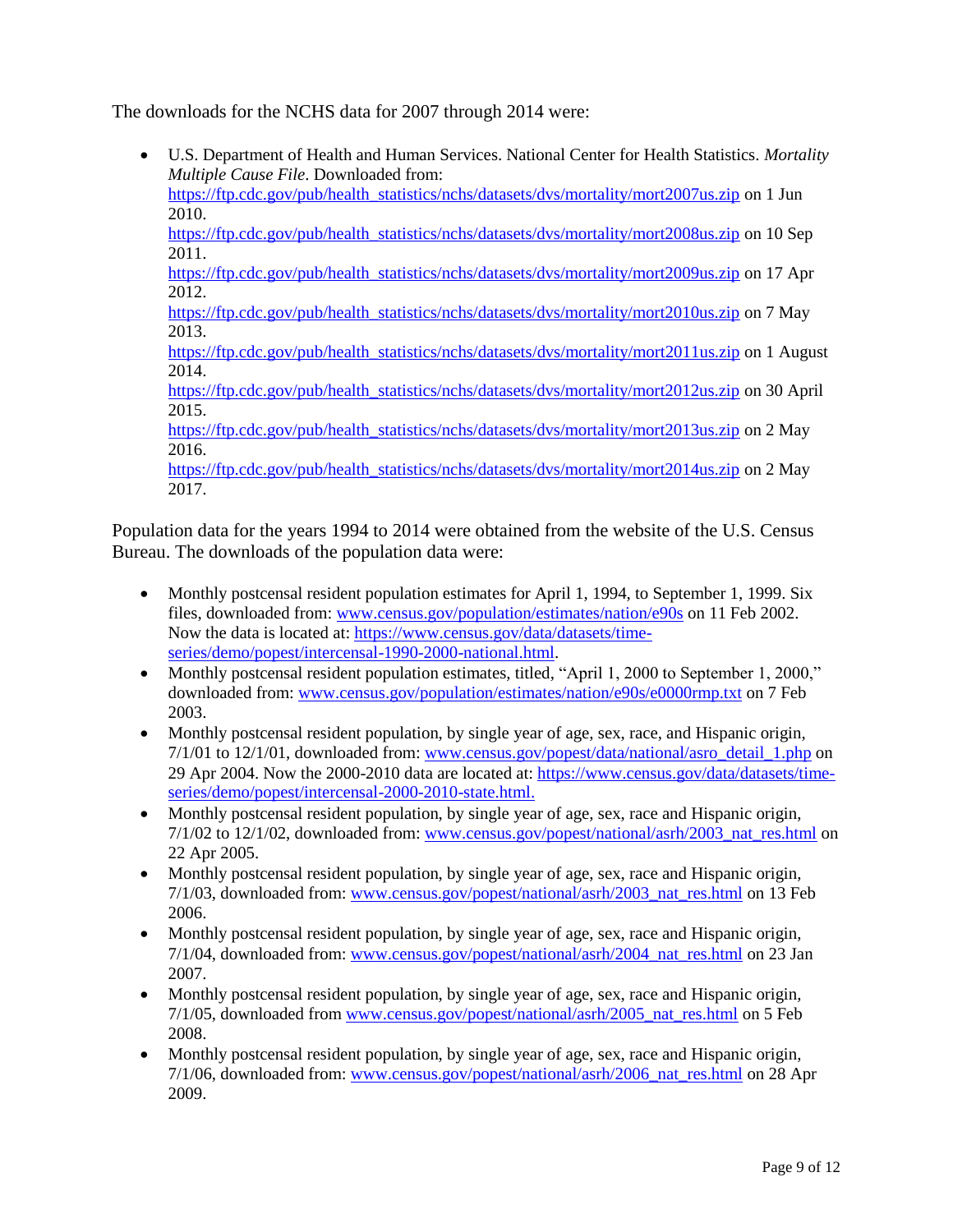- Monthly postcensal resident population, by single year of age, sex, race and Hispanic origin, 7/1/07, downloaded from: [www.census.gov/popest/national/asrh/2007\\_nat\\_res.html](www.census.gov/popest/national/asrh/2007_nat_res.html) on 12 May 2008.
- Monthly postcensal resident population, by single year of age, sex, race and Hispanic origin, 7/1/08, downloaded from: [www.census.gov/popest/national/asrh/2008\\_nat\\_res.html](www.census.gov/popest/national/asrh/2008_nat_res.html) on 20 Oct 2009.
- Monthly postcensal resident population, by single year of age, sex, race and Hispanic origin, 7/1/09, downloaded from: [www.census.gov/popest/national/asrh/2009\\_nat\\_res.html](www.census.gov/popest/national/asrh/2009_nat_res.html) on 3 Feb 2010.
- Intercensal Estimates of the Resident Population by Single Year of Age and Sex for States and the United States: July 1, 2010, downloaded on 12 Jul 2012 from [www.census.gov/popest/national/asrh/2010\\_nat\\_res.html.](http://www.census.gov/popest/national/asrh/2010_nat_res.html) Now the 2000-2010 data are located at <https://www.census.gov/data/datasets/time-series/demo/popest/intercensal-2000-2010-state.html>
- Annual Estimates of the Resident Population for Selected Age Groups by Sex for the United States: July 1, 2011, downloaded on 1 Aug 2014 from: [http://www.census.gov/popest/data/national/asrh/2012/index.html.](http://www.census.gov/popest/data/national/asrh/2012/index.html)
- Annual Estimates of the Resident Population for Selected Age Groups by Sex for the United States: July 1, 2012, downloaded on 24 June 2015 from: [http://www.census.gov/popest/data/national/asrh/2013/index.html.](http://www.census.gov/popest/data/national/asrh/2013/index.html)
- Annual Estimates of the Resident Population for Selected Age Groups by Sex for the United States: July 1, 2013, downloaded on 11 May 2016 from: [http://www.census.gov/popest/data/national/asrh/2014/index.html.](http://www.census.gov/popest/data/national/asrh/2014/index.html) Now it is located at [https://factfinder.census.gov/faces/tableservices/jsf/pages/productview.xhtml?pid=PEP\\_2015\\_PE](https://factfinder.census.gov/faces/tableservices/jsf/pages/productview.xhtml?pid=PEP_2015_PEPSYASEX&prodType=table%20) [PSYASEX&prodType=table](https://factfinder.census.gov/faces/tableservices/jsf/pages/productview.xhtml?pid=PEP_2015_PEPSYASEX&prodType=table%20)
- Annual Estimates of the Resident Population by Single Year of Age and Sex for the United States, States, and Puerto Rico Commonwealth: July 1, 2015, downloaded on 10 May 2017 from: [https://factfinder.census.gov/faces/tableservices/jsf/pages/productview.xhtml?pid=PEP\\_2015\\_PE](https://factfinder.census.gov/faces/tableservices/jsf/pages/productview.xhtml?pid=PEP_2015_PEPSYASEX&prodType=table%20) [PSYASEX&prodType=table.](https://factfinder.census.gov/faces/tableservices/jsf/pages/productview.xhtml?pid=PEP_2015_PEPSYASEX&prodType=table%20)

## **Data Subsetting**

For 2014, the NCHS mortality data file, as downloaded from the Internet, was used. The data are provided in a column-format text file, with documentation on the table layout. CPSC staff wrote SAS v9.4® code to subset the data provided by the ICD-10 cause of death code, age, and resident status.

ICD-10 codes X40 through X49, excluding X47, were used in the report. Traditionally, the X47 code is collected for analysis, but excluded from the report because it covers carbon monoxide poisonings not relevant to the PPPA. Incidents were included in the subset only if a relevant ICD-10 code was listed as the underlying cause of death.

The NCHS data uses two-variable age encoding with a unit and a value. Included in the subset are all incidents with a unit of years and a value less than five. It also includes all incidents with a unit shorter than 1 year, which is used for children younger than 1-year-old. There is an "unknown" age unit that is not included in the subset.

The data are arranged in the subset by resident status to exclude foreign nationals from the report.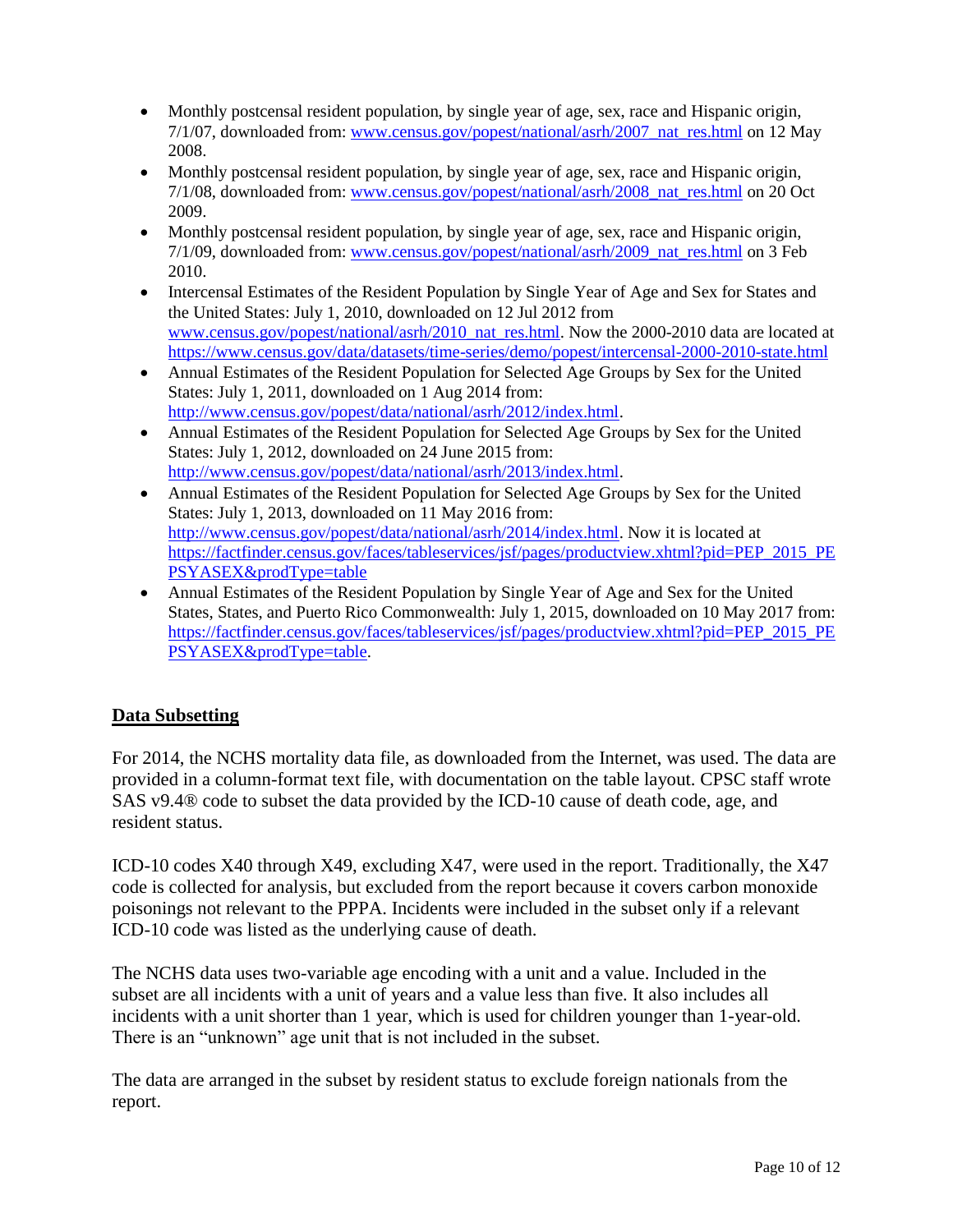#### **International Classification of Diseases Revisions**

Fatalities from 1994 through 1998 were coded in 17 E-codes (850 through 866) from the ninth revision of the International Classification of Diseases (ICD-9). Fatalities for 1999 through 2014 are identified under the nine codes from X40 through X49, excluding X47, from the tenth revision of the International Classification of Diseases (ICD-10). These codes are:

- X40 Accidental poisoning by and exposure to nonopioid analgesics, antipyretics, and antirheumatics.
- X41 Accidental poisoning by and exposure to antiepileptic, sedative-hypnotic, antiparkinsonism, and psychotropic drugs, not elsewhere classified.
- X42 Accidental poisoning by and exposure to narcotics and psychodysleptics (hallucinogens), not elsewhere classified.
- X43 Accidental poisoning by and exposure to other drugs acting on the autonomic nervous system.
- X44 Accidental poisoning by and exposure to other and unspecified drugs, medicaments, and biological substances.
- X45 Accidental poisoning by and exposure to alcohol.
- X46 Accidental poisoning by and exposure to organic solvents and halogenated hydrocarbons and their vapors.
- X48 Accidental poisoning by and exposure to pesticides.
- X49 Accidental poisoning by and exposure to other and unspecified chemicals and noxious substances.

The excluded code, X47, is for accidental poisoning by and exposure to other gases and vapors, a code that includes carbon monoxide poisoning.

The United States began using ICD-10 codes for deaths occurring in 1999, replacing ICD-9, which had been adopted in 1979. The revision of ICD-9 into ICD-10 involved increasing the number of categories from about 5,000 to about 8,000, changing from numeric to alphanumeric codes, and changing some rules for selecting the underlying cause of death.<sup>6</sup> Because ICD-10 codes are not directly comparable to ICD-9 codes, discontinuities can appear in trend analyses that use data on deaths occurring before 1999. Year-to-year variability is also evident in the data.

Comparability ratios can be used to adjust past NCHS counts to reflect how many deaths would have been coded in certain groupings had ICD-10 been in effect during a given year. However,

<sup>&</sup>lt;sup>6</sup> Anderson, RN, Minino, AM, Hoyert, DL, Rosenburg, HM. Comparability of Cause of Death Between ICD-9 and ICD-10: Preliminary Estimates. National Vital Statistics Report; vol 49 no 2. Hyattsville, Maryland: National Center for Health Statistics. 2001.